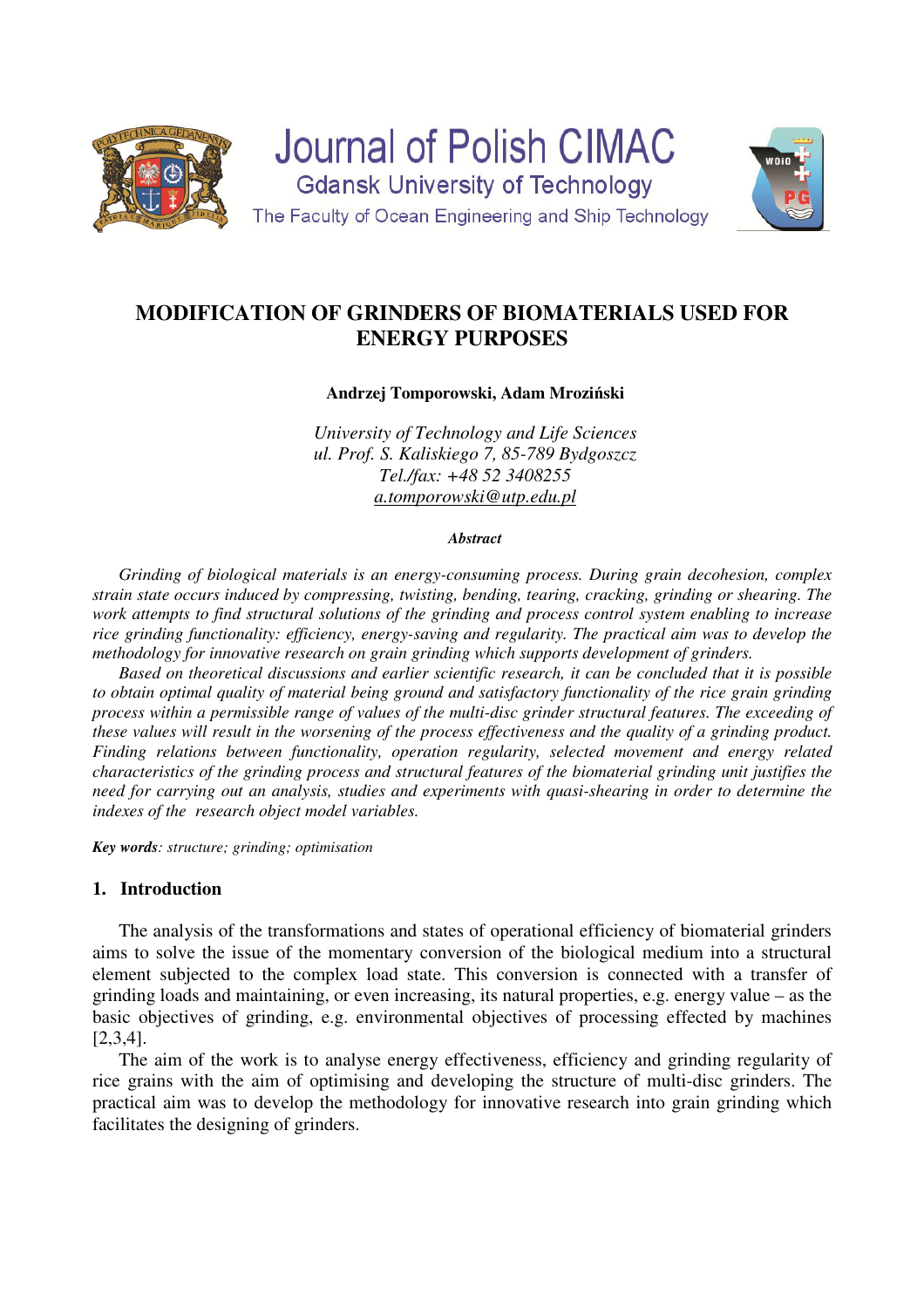#### **2. Research issue**

The research issue was formulated in the form of a question: what structural conditions  $(W_k)$ , parameters and structural features of tools  $(C_{KN})$  in used and analysed grinders  $(ZR_{BMZ})$  and rice grain property variables *(WRR)* are necessary for optimal realisation of the grinding process *(PRoptimum)*.

$$
\{ [W_k(C_{\text{KN}}))^? \cap W_{\text{RR}}]^2 \} \Rightarrow PR_{\text{optimum}} \,. \tag{1}
$$

Structural conditions  $(W_k)$  are determined by structural features  $(C_k)$  of the multi-disc and multi-edge unit in terms of: geometrical form  $(\Pi_k)$ , number of discs  $(l_i)$ , number of movable blade edges (l<sub>k</sub>), number of tool holes in discs (l<sub>otw</sub>), number of hole rows (l<sub>rz</sub>), hole diameters (d<sub>otw</sub>), angles of edge blades or holes ( $\beta_{ii}$ ) and other material and dynamics related features ( $C_{k-m-d}$ ) of grinding elements.

As the solution estimators, the postulated states  $(SP_u)$  of the grinding process were taken: minimum power consumption  $(N_u)$ , rational productivity  $(W_u)$ , high energy effectiveness of the process  $(E_u)$  and product quality  $(Q_R)$ .

The hypothesis was proposed that obtaining optimal quality  $(J_{proc})$  of the grinding process is possible within a certain range of structural parameters of the multi-disc grinder and the exceeding of these parameters or changes of the form or dimensions results in the worsening of the product quality and process effectiveness.

$$
For \mapsto \left[ \rightarrow P, \rightarrow Q, \uparrow \eta, \uparrow e_R, \uparrow J_P \right] \cap \left[ f_{dz}(x_i), f_u(x_j) \right] \Leftrightarrow \left[ (C^*_k \in \langle X_n, X_m \rangle \Rightarrow \uparrow J_{\text{proc}}) \cup (C^*_k \notin \langle X_n, X_m \rangle \Rightarrow J_{\text{proc}}) \right], \quad (2)
$$

where:

P – power,

 $Q$  – productivity,

η – efficiency,

er – process energy consumption,

 $J_p$  – product quality,

 $X_m, X_n$  – boundary values of structural parameters.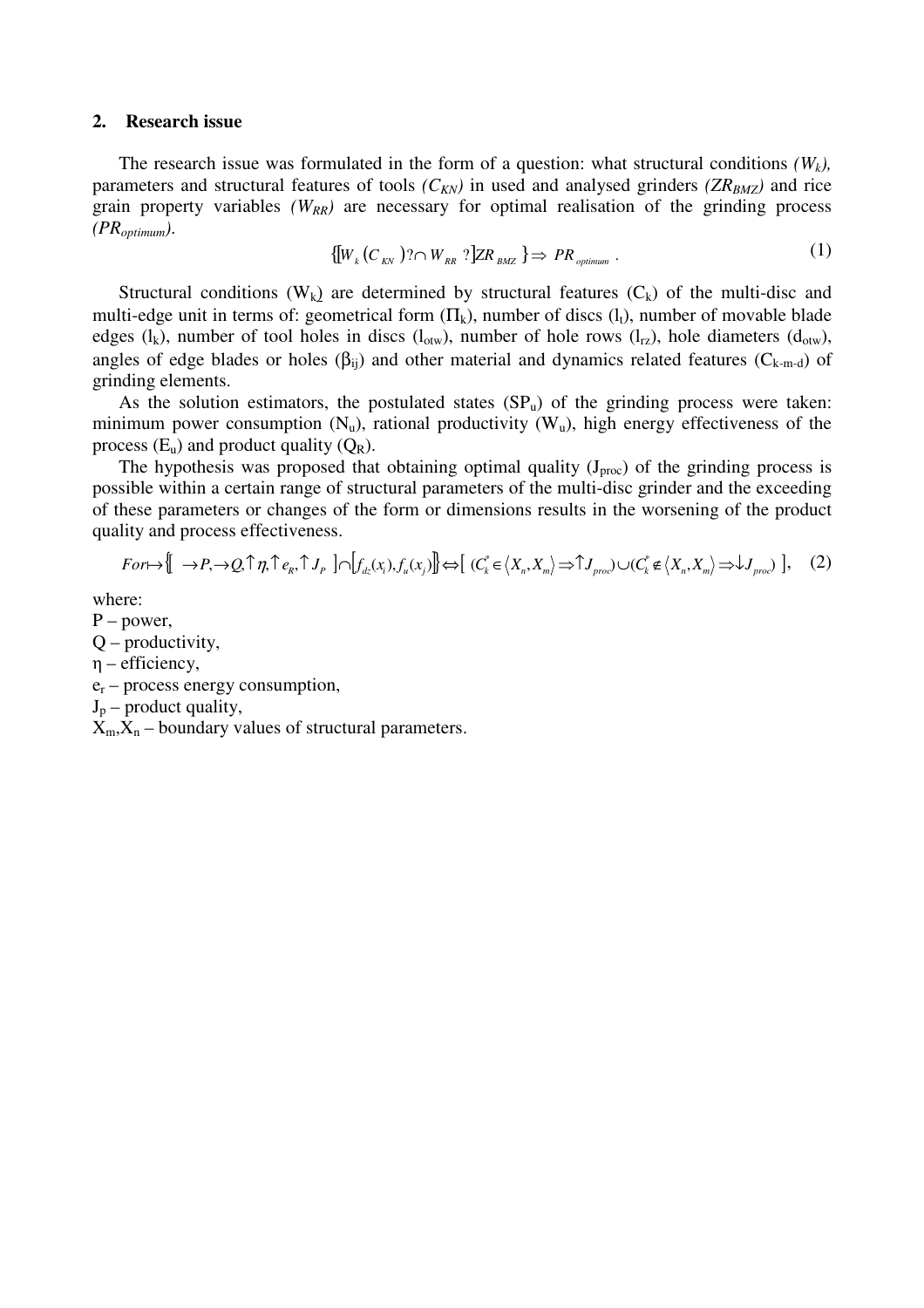

# INTELLIGENT BIOMATERIAL GRINDING SYSTEM

Fig. 1: Intelligent biomaterial grinding system; OP – process handling, SZ – power supply control, SR – grinding control, SO – handling control**,** min: Z – tanks, W – selectors, K – conveyors, D – feeders, MR –grinding machines, P – gears, SP – couplings, S – motors; M – magnetic separators, C – cyclones

If the intelligent grinding system (figure 1) does not have postulated operating characteristics desired by the operator (e.g. it is characterised by low effectiveness of operation, insufficient product quality, adverse effect on the environment), the causes for this may be the following:

- 1. Respective system constituents; cause: deformed elements or erroneous relations between them,
- 2. Control system; cause: incorrect control effect,
- 3. Biomaterial grinding process; cause: incorrect concept of process realisation and incorrect control effect.

The expected functional status of an operational grinding system comprises the following process development models [5,6]:

- 1. Effectiveness of operation data on product structure and operating system characteristics are available,
- 2. Product quality data on product quality (e.g. grinding fineness and percentage content of the expected fraction) are available,
- 3. Mutual effects, lives, safety data are available on the effects of system operation and product.

 In search of desired solutions aimed at development of the rice grain grinder structure, an optimisation procedure should be conducted, e.g. analytical or enumerative (notional) methods, random search for solutions or genetic algorithms.

#### **3. Model of the subject of research**

Instantaneous values of angular velocities and torque allow determination of the following grinding process parameters: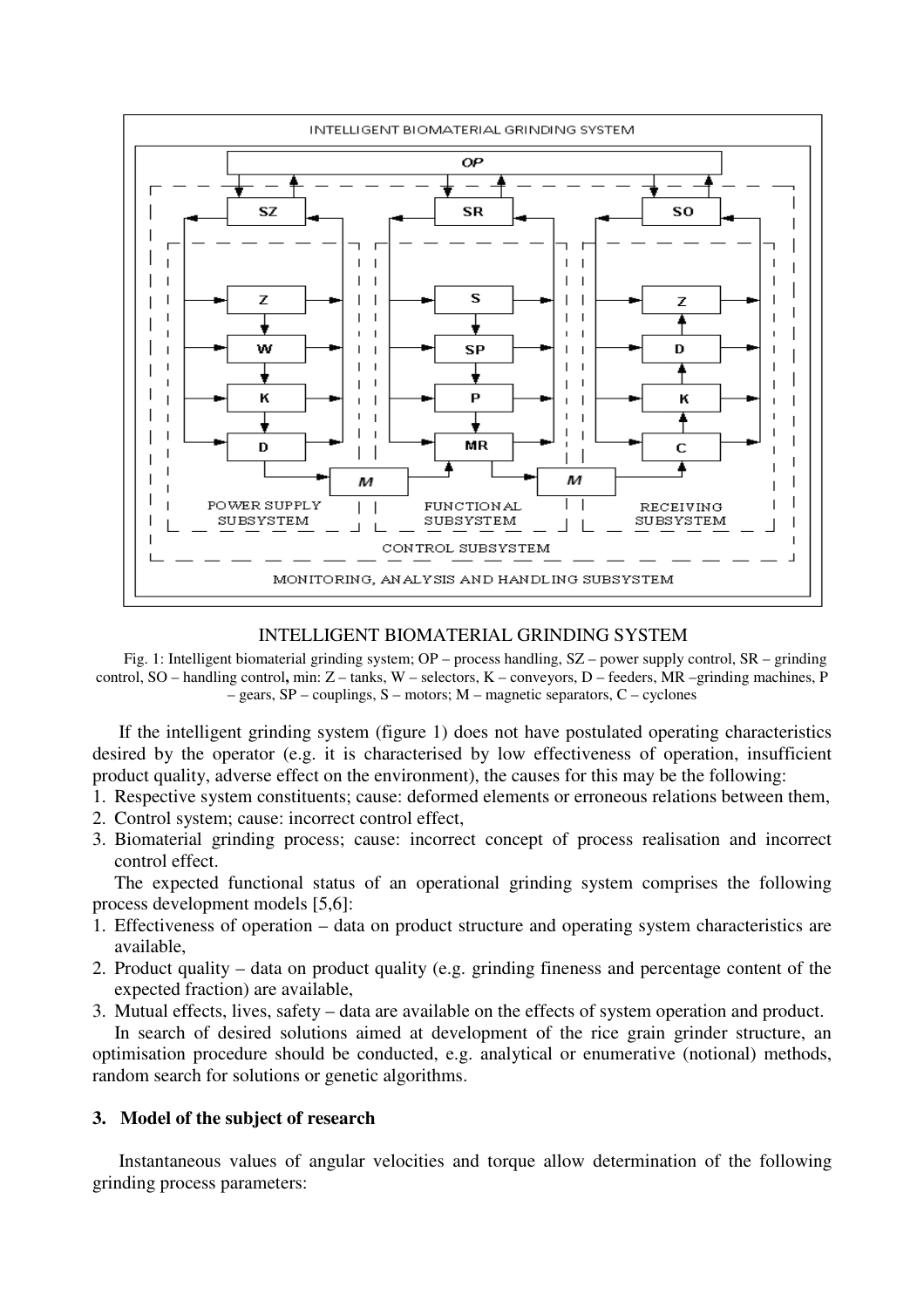- kinematic grinder gear ratio,  $(i_k)$ ,
- dynamic grinder gear ratio,  $(i_d)$ ,
- power at the gear entry equal to the power at the exit from the drive motor,  $(N_1)$ ,<br>– nower at the exit from the gear equal to the power at the grinder shaft,  $(N_2)$ ,
- power at the exit from the gear equal to the power at the grinder shaft,  $(N_2)$ ,
- drive efficiency  $(\eta_p)$ .

Finding the relation between functionality, operational regularity, selected movement and energy related characteristics of the grinding process  $(H<sub>u</sub>)$  and structural features of the rice grinding unit  $(C_k)$  justifies the need for carrying out analyses, studies and experiments with quasishearing in order to determine the indexes of model variables. The following constructional criteria were adopted:

- optimal loads,  $(M_{op}, P_{op})$ ,
- optimal material,  $(C_{km})$ ,
- optimal stability,  $(C_k, \Delta_e)$ ,
- optimal relations between related values,  $(E_R, \delta_d, \eta_o, Q_s, Q_i)$ .

Design process (innovation and development) should be guided in such a way so that the conditions of the grinder usefulness meet structural features [9]:

– maximisation of the function of regularity, efficiency, productivity, fineness for:

$$
\left\{ C_{k}^{*} \in \phi \right\}: \left\{ C_{k} \in \phi H_{u}(c_{k}) < H_{u}(c_{k}^{*}) \right\} \text{ dia: } H_{u}: e_{R} \uparrow, W_{u} \uparrow, \eta \uparrow, \lambda \uparrow
$$
\n
$$
\tag{3}
$$

– minimisation of power demand, energy consumption per unit, energy dispersion:

$$
\left\{ C_{k}^{*} \in \phi \right\}: \left\{ C_{k} \oplus \phi H_{u}(c_{k}) > H_{u}(c_{k}^{*}) \right\} \text{ dia: } H_{u}: N_{u} \downarrow, E_{T} \downarrow, M \downarrow, \omega \downarrow, v \downarrow, n \downarrow
$$
\n
$$
(4)
$$

where:

 $C_k^*$  - solution to the task,

Φ – permissible area of the structural features vector,

 $H<sub>u</sub>$  – performance characteristics of the structural features vector.

Dynamic irregularities (fig. 2) of grinder operation can be described mathematically as per the following formalisation [9]:

– exponential:

– trigonometric:

$$
M(t) = M_1 e^{jn\alpha t} + M_2 e^{jn\alpha t} + \dots + M_n e^{jn\alpha t} \tag{5}
$$

$$
M(t) = a_0 + c_1 \cos(n\omega t + \varphi_1) + c_2 \cos(n\omega t + \varphi_2) + \dots + c_n \cos(n\omega t + \varphi_n). \tag{6}
$$

Diagrams of random variable cumulative distribution function *E(M*, *ω)*;

– dynamic:

$$
E_t(M) = P[M(t) < x] \quad \text{and} \quad E_{t+dt}(M) = P[M(t+2t) < x], \tag{7}
$$

– kinematic:

$$
E_t(\omega) = P \left[ \omega(t) < \omega \right] \quad \text{and} \quad E_{t+At}(\omega) = P \left[ \omega(t+At) < \omega \right]. \tag{8}
$$

where:

M – torque at the grinder shaft,

 $\omega$  – angular velocity of the grinder shaft.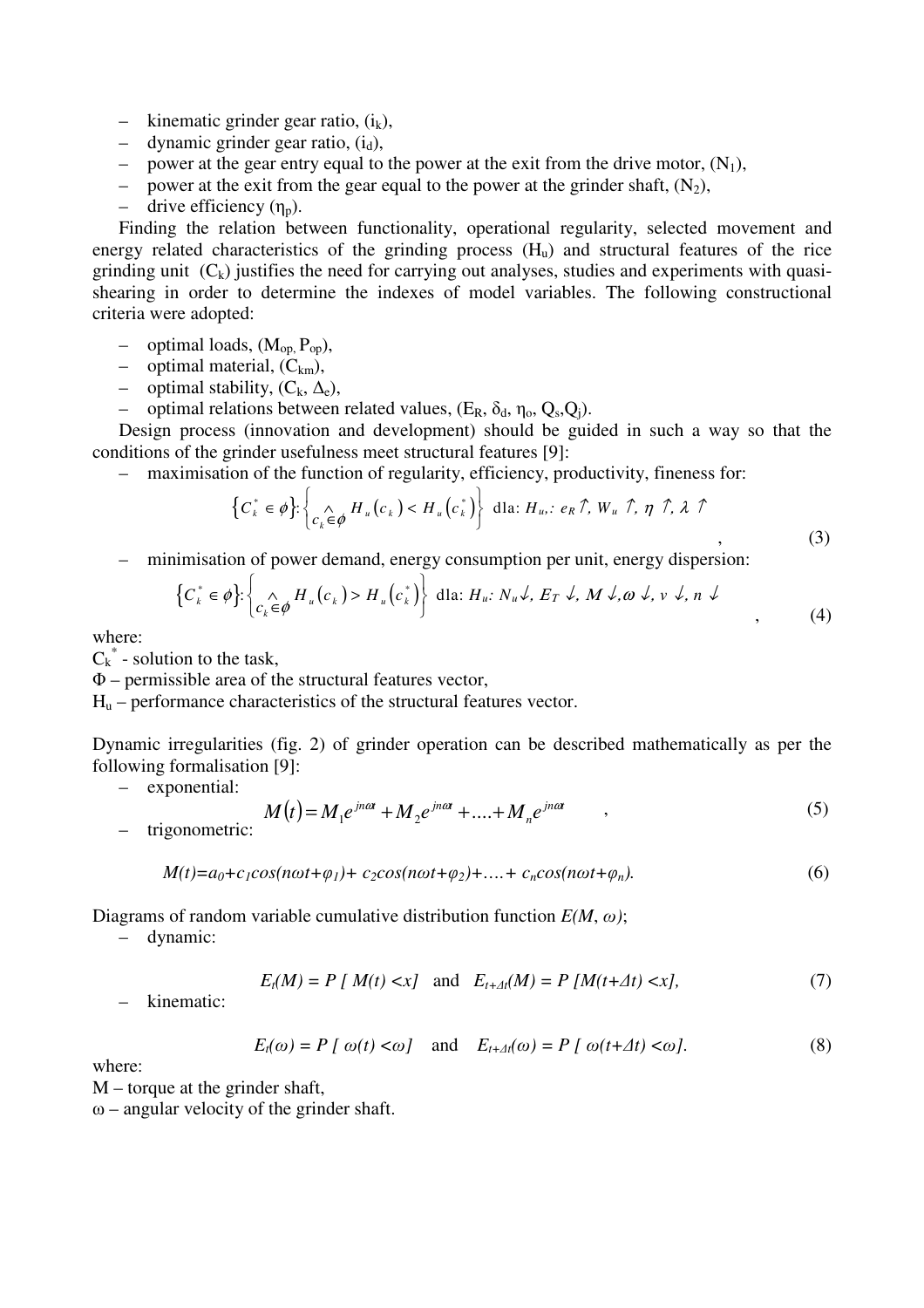

*Fig. 2: Instantaneous power demand (irregularities) during grinding of rice grains using a multi-disc grinder RWT-5* 

Statistically presented grinding process is constant if obtained cumulative distribution functions are equal;

$$
E_t(M,\omega) = E_{t+At}(M,\omega). \tag{9}
$$

### **4. Model discussion**

Expected structural features from the field of possible solutions to the design and structural task for the model of the subject of research are a function of many variables (maximised and minimised indexes) and therefore:

$$
C_k = f(\eta \uparrow, W \uparrow, N_e \downarrow, E_T \downarrow, \omega \downarrow, M \downarrow, \nu \downarrow, n \downarrow), \tag{10}
$$

where:

 $C_k$  – solution to the design and structural task.

The effectiveness model assumed is the dependence defining the increase in the grinding energy effectiveness

$$
\Delta e_R = \frac{K_E}{E_R} = \frac{(\Delta)E_{pp}}{(\Delta)E_{R\lambda(F)}},\tag{11}
$$

where:

 $K_{E}$  - energy benefits,  $Jg \cdot 1^{-1}$ ,

 $E_E$  - energy input,  $Jg \cdot 1^{-1}$ ,

 $E_{pp}$  - processability energy,  $J·g^{-1}$ ,

 $E_{\text{RA(F)}}$  - grinding energy (phenomenon), e.g. for obtaining a product with desired fraction and postulated weight share expressed in percents,  $J·g^{-1}$ .

The grinding process effectiveness can be defined by determining energetic, economic and ecological effectiveness.

Power demand required to achieve efficient and expected biomaterial grinding can be determined by using one of the known grinding theories. According to Rittinger, grinding energy equals:

$$
E_R = K_R \frac{6}{d\rho} \left( 1 - \frac{1}{n_i} \right),\tag{12}
$$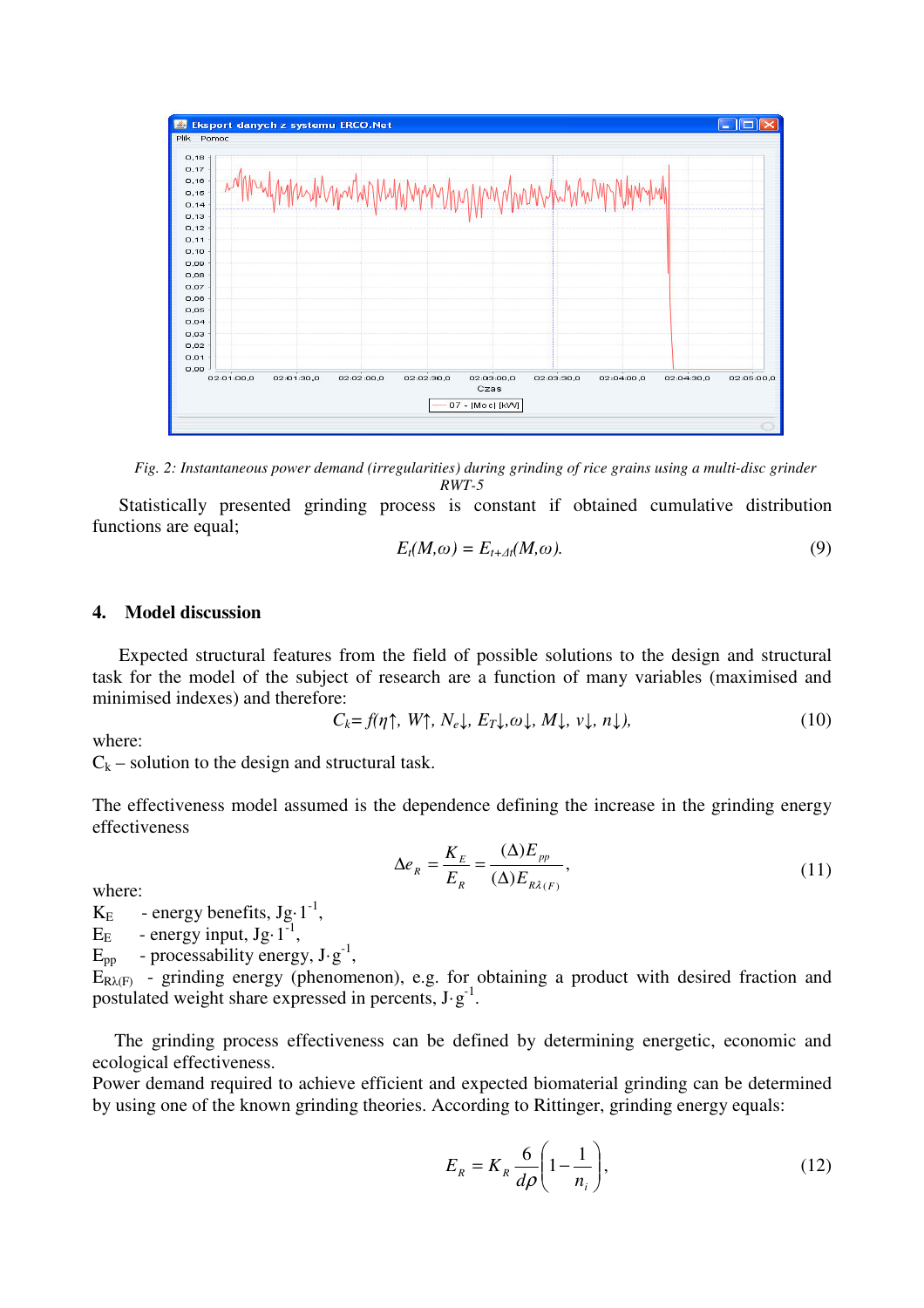where:

 $K_R$  – energy required to generate a surface increase unit as per Rittinger,  $Jg·m^2$ ,  $\rho$  – material density Mg·m<sup>-3</sup>.

The efficiency of the grinding process is determined by specifying the following: bioenergy material acquisition efficiency, processing (production) efficiency, use (utilisation) efficiency [1]. A calculation model supplemented with detailed relation for effectiveness and grinding regularity. To assess energy specific consumption for multi-edge grinding of rice grains, the following mathematical formula [8]:

$$
E_R = \frac{P_R v_R t}{\eta_S \eta_P},\tag{13}
$$

where:

 $E_R$ - unit consumption of energy for machine grinding, J/g,  $P_{R}$ - grinding force load, N·g<sup>-1</sup>,  $v_R$  – grinding speed, m·s<sup>-1</sup>,  $t - cycle$  duration, s,  $\eta_s$  – motor efficiency, -,  $\eta_P$  – transmission efficiency, -.

That dependence does not take into account specificity of grinding for energy purposes; therefore, a general model of energy effectiveness of the machine-based multi-disc grinding process has been formulated as follows:

$$
e_R = \frac{\Delta E_{bio}}{E_R} = \frac{(\eta_{bio} - \eta_z) \cdot E_{gross} \eta_s \cdot \eta_P}{(k_j v_R + \sigma_{max} F_R + \varepsilon F_R v_R^2) v_R t M_k},
$$
(14)

where:

 $\Delta E_{bio}$  – index of an increase of energy benefits (for further tasks) resulting from the grinding process,  $kJ/g$ ,  $(0.40-0.48)E<sub>gross</sub>$ ,

 $\eta_{bio}$  – efficiency of ground product incineration, (0.50-0.98),  $\eta_z$  – efficiency of whole rice grain incineration, (0-0.49),  $E_{\text{gross}}$  – gross energy of grains, kJ·g<sup>-1</sup>, (rice  $E_{\text{gross}}$  = 14.1 kJ·g<sup>-1</sup>),  $k_j$  – resistance coefficient for lost motion, Nsm<sup>-1</sup>,  $\sigma_{\text{max}}$  – stresses related to permanent deformation, Nm<sup>-2</sup>,  $\varepsilon$  – dynamic resistance coefficient, Ns<sup>2</sup>m<sup>-4</sup>,  $M_k$  – ratio of the analyzed mass to 1 g,  $F_R$ ,  $F_R'$  – grinding section,  $m^2$ .

A model described with the above dependence is very useful in evaluating the incineration process, energy effectiveness of operation, efficiency and functionality. However, it is not very useful in analysing instantaneous irregularity of grinder run and operation. The basic problem is that the variability of mass characteristics of biomaterials, functional working, driving and process units has to be taken into account each time. For the purpose of describing, modelling and evaluating the functionality of work of the analysed grinders it is more convenient to use special motion models and in particular – dynamic irregularity dependence. For the purpose of detailed analysis of dynamic irregularity, modification of moment relation was used and the average value of torque transformed into the following form: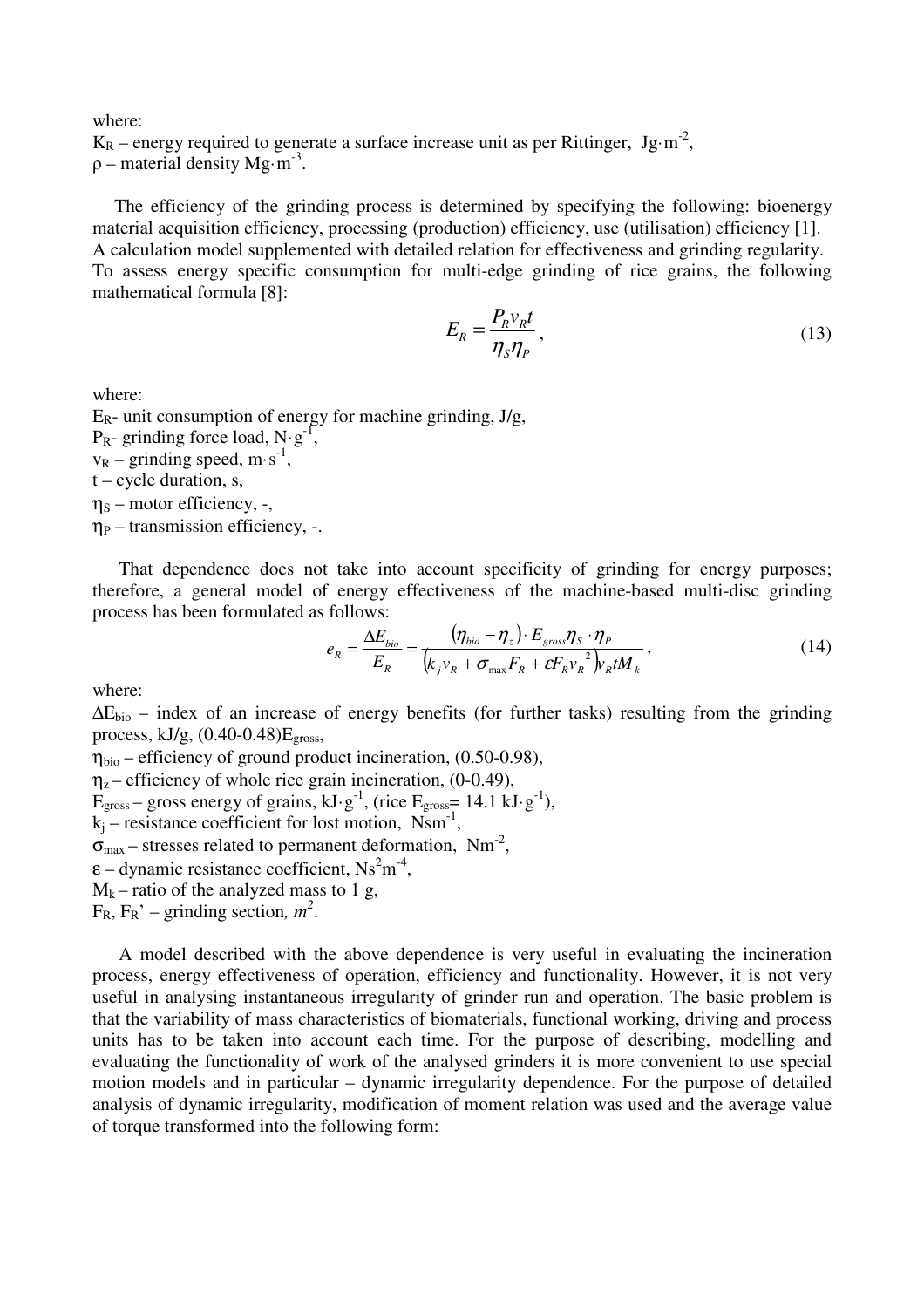$$
\delta_d = \frac{M_{cmax} - M_{cmin}}{M_{cstr}} = \frac{2\pi [p_c \Delta l_{max} r \cos(\tau (1 + \mu t g \tau) - p_c \Delta l_{min} r \cos(\tau (1 + \mu t g \tau))] }{z \int_{\varphi_p}^{\varphi_K} M_c(\Psi) d\Psi} = \frac{A(\Delta l_{max} - \Delta l_{min})}{\sum_{\tau = \varphi_p}^{\varphi_f} N_{max} - \sum_{\tau = \varphi_p}^{\varphi_f} M_c(\Psi) d\Psi}
$$
\n(15)

$$
=\frac{A(\Delta t_{\text{max}}-\Delta t_{\text{min}})}{M_{\text{Csr}}},
$$

When invariability of unit grinding resistance and friction conditions are taken into account, the dependence takes a convenient form that may be used for measuring procedure. The degree of dynamic irregularity, measured for instantaneous settings of knife unit, is determined on the basis of measurement of instantaneous cutting length  $\Delta l_i$  – with determination of extreme values; and instantaneous torque  $M_i$  and determination of the average value. Under test conditions, the value of A constant is also determined for design of the multi-edge system design, rice grains and parameters of the disintegration process defined in the research programme.

#### **5. Research results**

Research has been conducted on the basis of the research plan and programme, (Fig.1, Fig.3).

| <b>EXPERIMENT PROGRAMME</b>         |                      |                                           |          |                               |                               |  |
|-------------------------------------|----------------------|-------------------------------------------|----------|-------------------------------|-------------------------------|--|
| Properties of ground material [7]:  |                      | Working parameters of grinder             |          | Technological parameters      |                               |  |
| 1. humidity                         |                      | 1. number of holes in discs               |          | 1. angular speed              |                               |  |
| 2. bulk density                     |                      | 2. number of hole rows in first and       |          |                               | 2. direction of disc rotation |  |
| 3. angle of repose                  |                      | subsequent discs                          |          | 3. rotational speed of feeder |                               |  |
| 4. viscosity                        |                      | 3. gap between discs                      |          |                               | screw                         |  |
| 5. structure of biological material |                      | 4. hole diameters                         |          |                               |                               |  |
| 6. strength values                  |                      | 5. diameters of hole distribution on disc |          |                               |                               |  |
|                                     |                      | 6. angle of cutting edges                 |          |                               |                               |  |
|                                     |                      | 7. number of discs                        |          |                               |                               |  |
| <b>MULTI-DISC GRINDING</b>          |                      |                                           |          |                               |                               |  |
| <b>Result relations:</b>            |                      |                                           |          |                               |                               |  |
| Mass productivity                   | Calorimetric indexes |                                           | Fineness |                               | Power demand                  |  |

Fig. 3. Experiment programme

The simulation tests were conducted to determine sections and loads. Computer-based TEST-4 procedure was applied (Fig.4).

The machine-based tests were conducted using a multi-disc multi-hole grinder RWT-5:KZ owned by Engineering Systems and Environmental Protection Unit of the University of Technology and Life Sciences in Bydgoszcz. Rice grains with stabilized humidity parameter were used as the feed material. Figure 5 shows comparison between experimental and calculation-based results, figure 6 shows the influence of rice grain humidity on energy demand of 5-disc RWT-5KZ grinder, and figure 7 – influence of grain batch feed on demand of the analysed grinder. Fig. 8 shows instantaneous values of torque  $(M<sub>01</sub>-M<sub>05</sub>)$  for five discs of the grinding unit.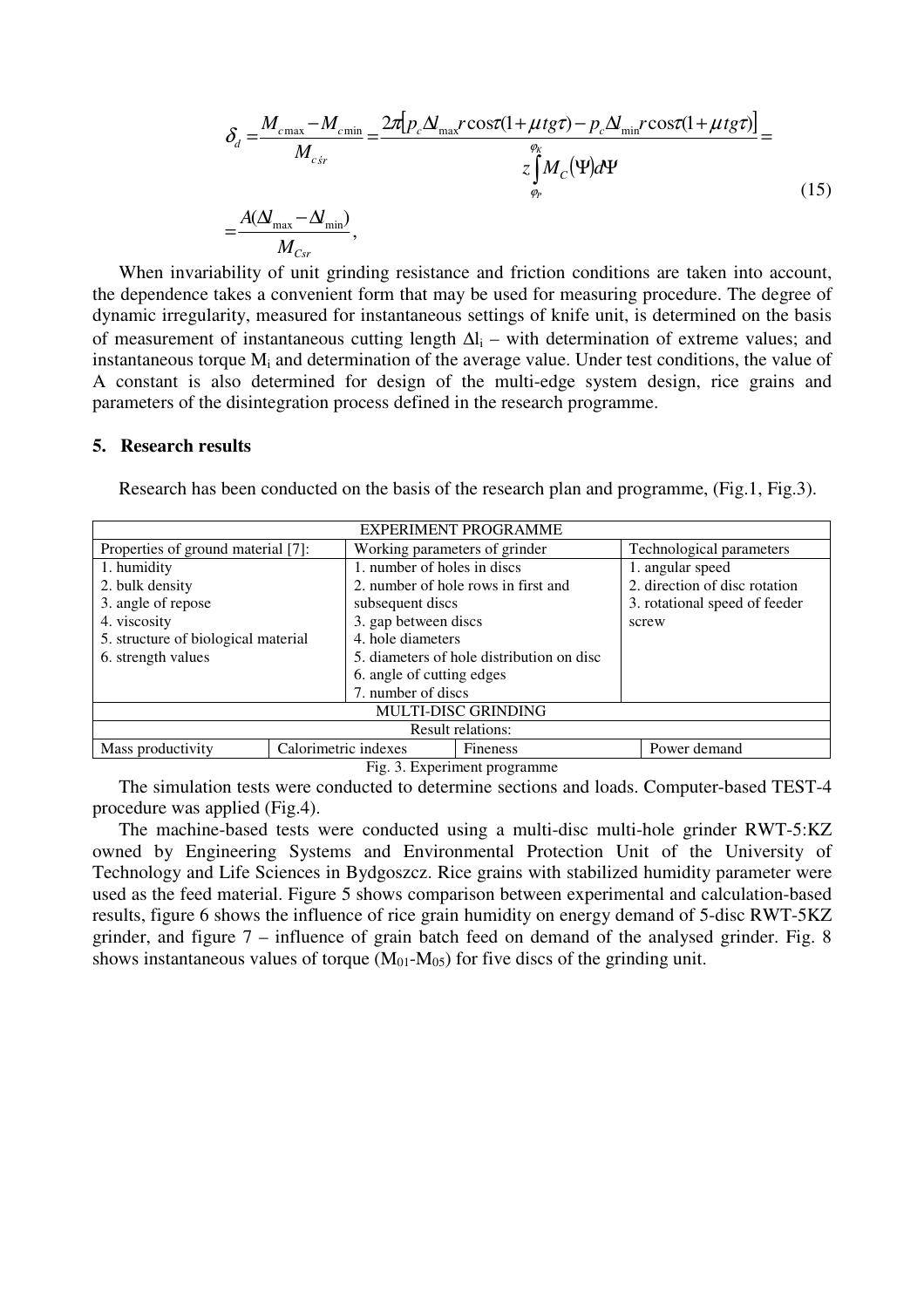

*Fig. 4. Results of grinding load simulation* 



*Fig. 5. Comparison between test results and mathematical model results P=f(Z,W)* 



*Fig. 6. Influence of rice grain humidity on power demand of the RWT-5:KZ multi-hole grinder*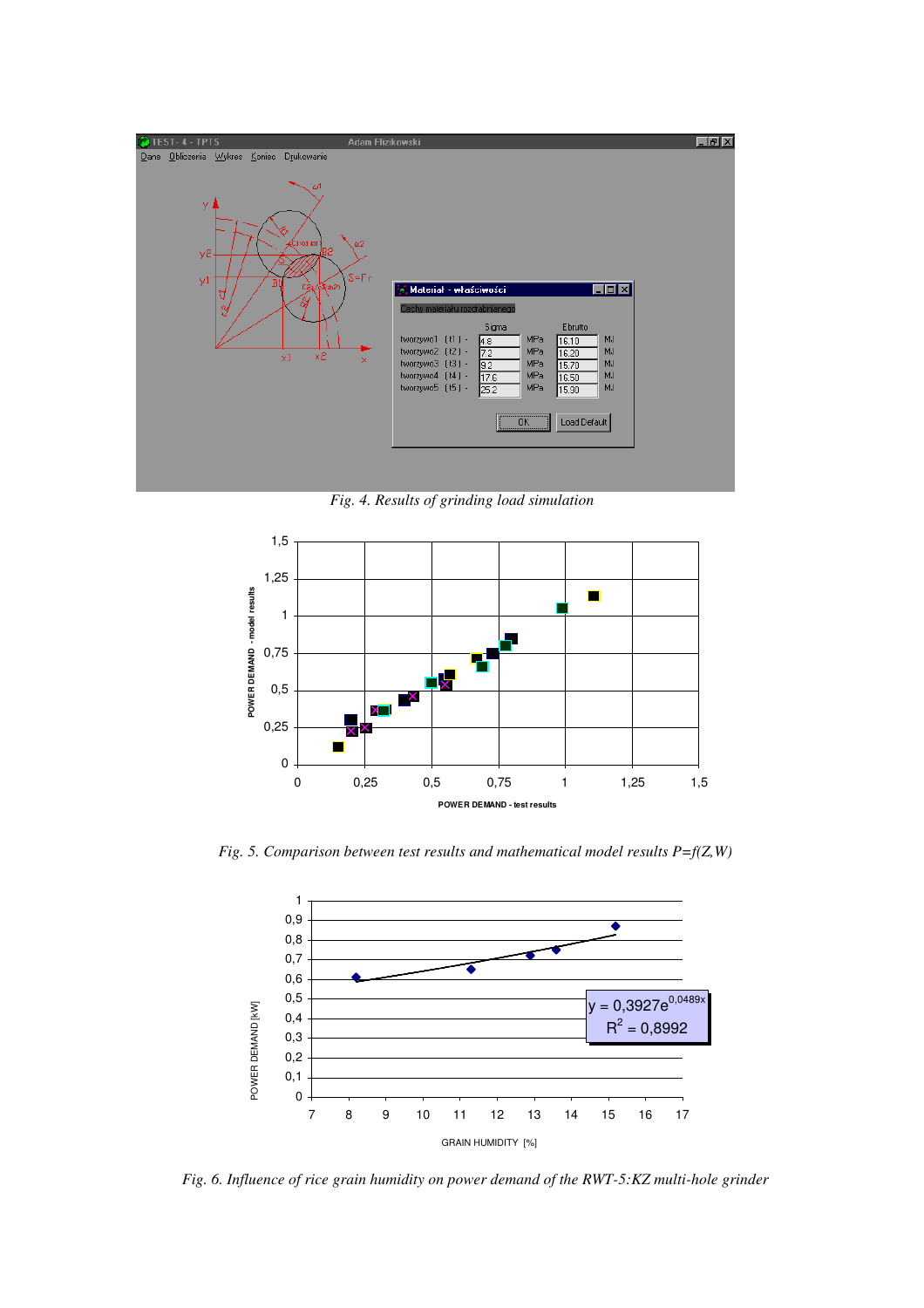

*Fig. 7. Influence of the rice grain feed on power demand of the RWT-5:KZ multi-hole grinder, digitally controlled loose material feeder: Hydrapres DSK07/10I* 



*Fig. 8. Instantaneous values (irregularities) of power demand, all disc* 

When looking for design (structural) features of the working unit that fulfil solution of the task and additionally condition of maximum incineration heat  $Q_s$ , structural features of the working unit of RWT-5;KZ multi-hole, multi-edge grinder (table 1);

$$
[(C_{k}^{*} \in \langle X_{n}, X_{m} \rangle \Rightarrow \hat{U}_{proc}) \cup (C_{k}^{*} \notin \langle X_{n}, X_{m} \rangle \Rightarrow \hat{U}_{proc})]
$$
\n(16)

| Sample | Fraction        | Wire   | Sample | $W_{ex}^r[\%]$ | $A^a$ [%] | $H^a$ [%] | $Q_s$ [kj/kg] | $Qj$ [kJ/kg] |
|--------|-----------------|--------|--------|----------------|-----------|-----------|---------------|--------------|
|        |                 | weight | weight |                |           |           |               |              |
|        | $0.2 \div 0$    | 0.006  | 1.014  | 13.5           | 4.6       | 4.427027  | 16740         | 15443.844    |
|        |                 | 0.007  | 1.022  | 13.5           | 4.6       | 4.427027  | 16650         | 15353.844    |
|        |                 | 0.005  | 1.013  | 13.5           | 4.6       | 4.427027  | 16630         | 15333.844    |
|        |                 | 0.005  | 1.018  | 13.5           | 4.6       | 4.427027  | 16690         | 15393.844    |
|        | $0.45 \div 0.2$ | 0.006  | 1.013  | 13.5           | 4.6       | 4.427027  | 16340         | 15043.844    |
| 6      |                 | 0.005  | 1.016  | 13.5           | 4.6       | 4.427027  | 16070         | 14773.844    |
|        |                 | 0.006  | 1.009  | 13.5           | 4.6       | 4.427027  | 16410         | 15113.844    |

*Tab. 1.Changes of incineration energy of ground size fractions of rice, kJ/g,*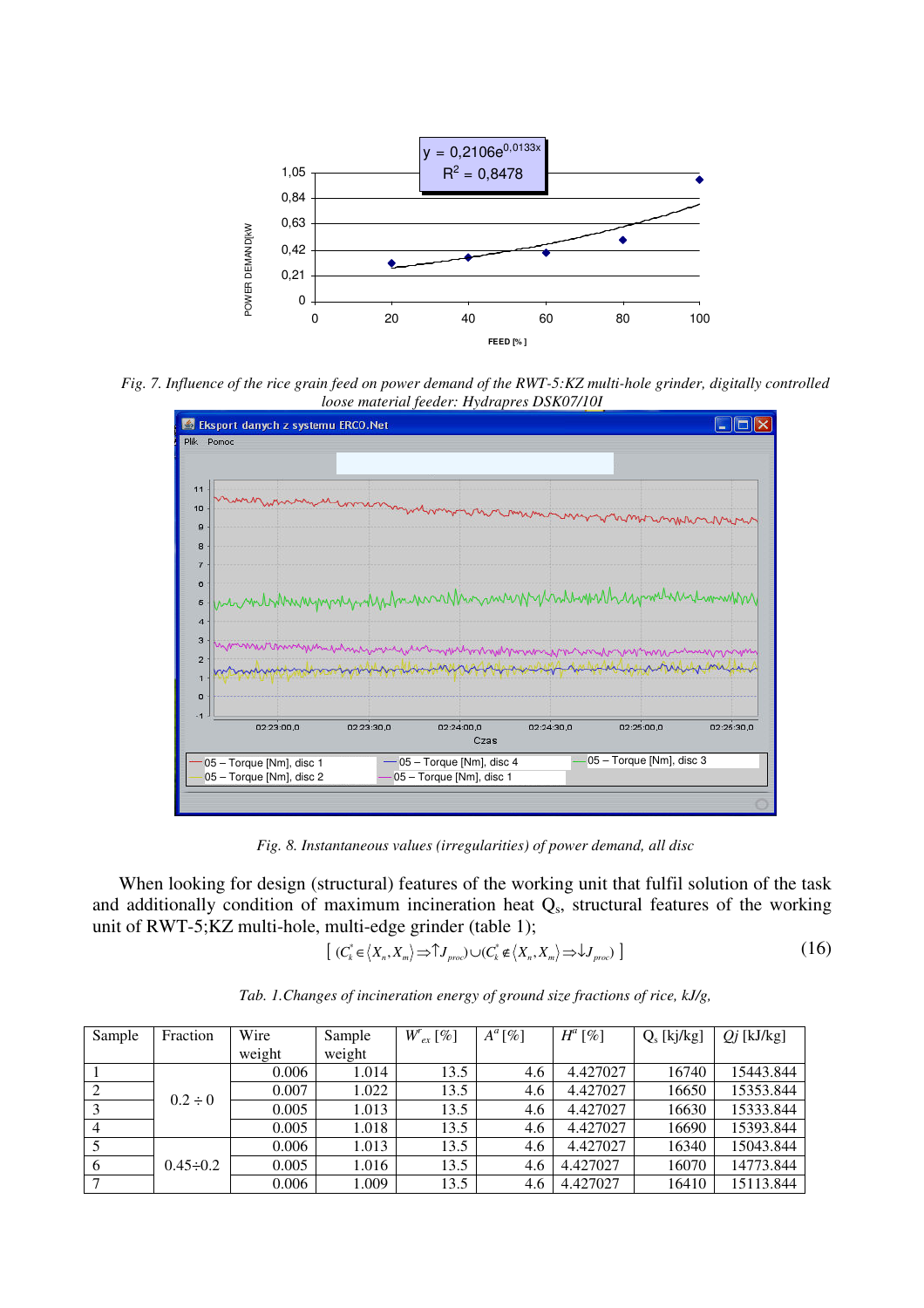| 8  |                 | 0.005 | 1.01  | 13.5 | 4.6 | 4.427027 | 16420 | 15123.844 |
|----|-----------------|-------|-------|------|-----|----------|-------|-----------|
| 9  | $0.8 \div 0.45$ | 0.006 | 1.008 | 13.5 | 4.6 | 4.427027 | 15570 | 14273.844 |
| 10 |                 | 0.006 | 1.01  | 13.5 | 4.6 | 4.427027 | 15700 | 14403.844 |
| 11 |                 | 0.005 | 1.008 | 13.5 | 4.6 | 4.427027 | 15650 | 14353.844 |
| 12 |                 | 0.005 | 1.01  | 13.5 | 4.6 | 4.427027 | 15770 | 14473.844 |
| 13 | $1 \div 0.8$    | 0.005 | 1.013 | 13.5 | 4.6 | 4.427027 | 16030 | 14733.844 |
| 14 |                 | 0.005 | 1.008 | 13.5 | 4.6 | 4.427027 | 15930 | 14633.844 |
| 15 |                 | 0.005 | 1.015 | 13.5 | 4.6 | 4.427027 | 15580 | 14283.844 |
| 16 |                 | 0.005 | 1.011 | 13.5 | 4.6 | 4.427027 | 16030 | 14733.844 |
| 17 | $1.4 \div 1$    | 0.006 | 1.019 | 13.5 | 4.6 | 4.427027 | 15800 | 14503.844 |
| 18 |                 | 0.005 | 1.01  | 13.5 | 4.6 | 4.427027 | 15380 | 14083.844 |
| 19 |                 | 0.007 | 1.007 | 13.5 | 4.6 | 4.427027 | 15520 | 14223.844 |
| 20 |                 | 0.006 | 1.008 | 13.5 | 4.6 | 4.427027 | 15490 | 14193.844 |

The ground rice has been subjected to calorimetric incineration tests taking into account size fractions and fineness. The results obtained are shown in table 1.

# **6. Summary**

 In the light of results of mathematical and experimental study, formalization of irregularities, with rice grain grinding used as an example, for selected parameters of determined functions and random function shows that the assumptions made are correct. The analysis should, however, include detailed verification of assumptions related to ergodicity and constancy of characteristics of torque, angular speed and power at shaft (shafts) of the grinder.

For the uniform operation of multi-edge grinders it is necessary, within the given area of assumptions, to propose modified models of irregularity of machine runs, taking into consideration: unit shearing resistance  $p_c$ , friction  $\mu$  and other conditions of quasi-shearing of heterogeneous materials, for determination of specific value describing the material and selected conditions of the grinding process.

On the basis of the presented model and research programme, structural features of the unit that evenly grinds rice grain has been selected, with the operational irregularity within  $(\delta d \le 10)$  %.

Energy effectiveness, regularity, energy consumption, rice grinding efficiency, working resistance for the gain in specific surface area, increases in incineration energy and temperature, power consumption and stream of the grinding process productivity, depend on motion of elements and therefore on properties of ground materials and design of the machine used.

*" The research financed by the funds of the National Centre for Research and Development in 2010/2013 as a development project"* 

# **Reference**

- [1] Detyna, J., *Analysis of nonequilibrium stases in the sieje separation process,* Maintenance and Reliability 1(49)2011: 78-85.
- [2] Flizikowski, J., *Konstrukcja rozdrabniaczy żywności,* Wydawnictwo Uczelniane Akademii Techniczno – Rolniczej w Bydgoszczy, Bydgoszcz 2005.
- [3] Flizikowski, J., Bieliński, K., Bieliński, M., *Podwyższenie energetycznej efektywności wielotarczowego rozdrabniania nasion zbóż na paszę,* Wydawnictwo ATR-OPO, Bydgoszcz 1994.
- [4] Flizikowski, J., Bieliński, M., *Rozdrabniacz wielotarczowy zwłaszcza do materiałów ziarnistych*, Patent RP.
- [5] Mroziński, A., *Modelling of waste-paper stock treatment process in disc refiners*, Journal of POLISH CIMAC nr 3/2010, Vol. 5, str. 113-119.